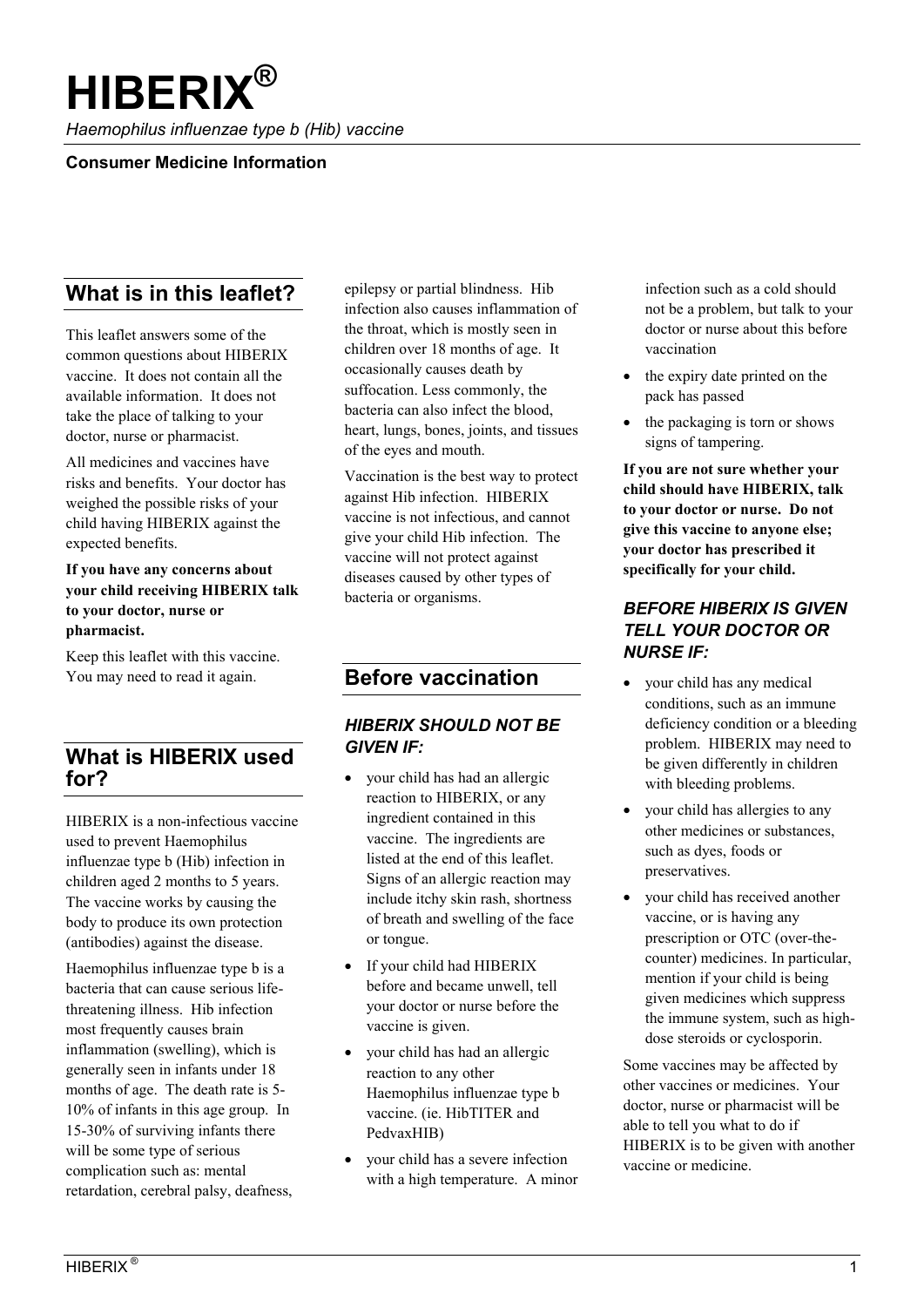**Fainting can occur following, or even before, any needle injection, therefore tell the doctor or nurse if you or your child fainted with a previous injection.** 

# **How HIBERIX is given**

The doctor or nurse will give HIBERIX as an injection. If you have any concerns about how this vaccine is to be given, talk to your doctor or pharmacist.

# *HOW MUCH IS GIVEN*

The dose of HIBERIX is 0.5mL.

# *HOW IS IT GIVEN*

HIBERIX will be injected into the upper leg muscle in infants under 12 months of age. In children over 12 months of age the injection will be given in the upper arm muscle. For some children with bleeding problems, the dose may need to be given under the skin (subcutaneously).

**The vaccine should never be given intravenously (into a vein).**

# *HOW OFTEN IS IT GIVEN*

HIBERIX is generally given as a total of three doses over 6 months. Each dose is given on a separate visit. The first dose will be given when the child is 2 months of age. The remaining two doses will be given at 4 months, and 6 months of age.

- First dose: 2 months of age
- Second dose: 4 months of age
- Third dose: 6 months of age.

#### **It is important to return at the recommended times for follow up doses.**

To ensure long term protection a booster dose is generally given in the second year of life.

## *IF A DOSE IS MISSED*

If your child misses a scheduled dose, talk to your doctor or nurse and arrange another visit as soon as possible.

# **While you are taking HIBERIX**

### *THINGS YOU MUST DO:*

Keep your child's follow up visits with the doctor, nurse or clinic. It is important the 2 follow-up doses of HIBERIX are given at the correct times. This will ensure the best effect of the vaccine in protecting your child against Hib infection.

**What are the side effects?**

**Tell your doctor or nurse as soon as possible if your child does not feel or look well during or after having had a dose of HIBERIX.** 

HIBERIX helps protect most children from Hib infection, but it may have unwanted side effects in a few children. All medicines and vaccines can have side effects. Sometimes they are serious; most of the time they are not. Some side effects may need medical treatment.

#### **Ask your doctor, nurse or pharmacist to answer any questions you may have.**

Like other vaccines, most unwanted effects with HIBERIX are mild and usually clear up within a few days.

# *MILD EFFECTS*

**Tell your doctor if your child has any of the following that are troublesome or ongoing:**

- pain, redness or swelling around the injection site
- restlessness, unusual crying, sleeplessness or tiredness
- loss of appetite, vomiting or diarrhoea
- fever, cough, runny nose or symptoms of a cold
- irritability
- skin rash or bruising.
- if your child has breathing difficulties, please contact your doctor. This may be more common in the first three days following vaccination if your child is born prematurely (before or at 28 weeks of pregnancy).

Other events that have been reported with HIBERIX include:

- fainting due to injection
- feeling sleepy
- temporarily stopping breathing
- hives, rash
- large swelling of the injected limb
- hard lump at the injection site

### *MORE SERIOUS EFFECTS*

**As with all vaccines given by injection there is a very small risk of serious allergic reaction. Contact your doctor immediately or take your child to the casualty department of your nearest hospital if any of the following happens:**

- $\bullet$  fits (including fits due to fever)
- swelling of limbs, face, eyes, inside of nose, mouth or throat
- shortness of breath, breathing or swallowing difficulties
- hives, itching (especially of the hands or feet), reddening of skin (especially around the ears) or severe skin reactions
- unusual tiredness or weakness that is sudden and severe
- Collapse (sudden onset of muscled floppiness), periods of unconsciousness or lack of awareness, and paleness or bluish skin discolouration
- Allergy to HIBERIX is rare. Any such severe reactions will